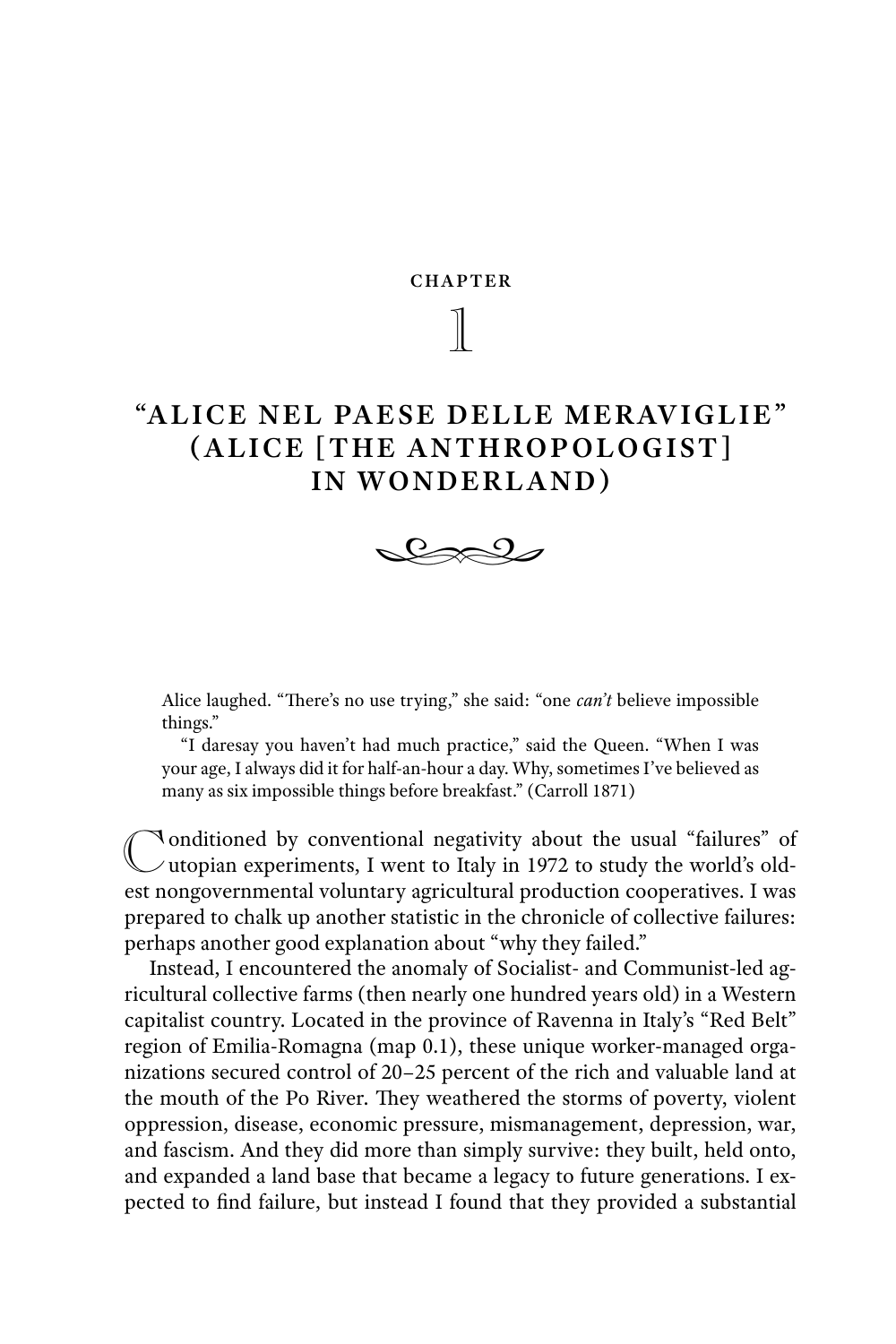measure of economic benefits for the members and their families, and only required for admission to membership (which was up to 75 percent women in some areas) that one not be a fascist, that one be a farm worker (or owner of insufficient land) of good moral standing (no criminal record and not an alcoholic), and that one pay approximately the equivalent of one US dollar to join.

Over the years since 1974, I often wondered how the collective farms had changed. As the United States and world economies headed for collapse in 2008, I recalled my futile attempts to explain to the rural Italians why I had come to study them. Because my name "Alison" wasn't translatable (and, in retrospect, because they knew had so much to teach me about cooperation), they kept introducing me as "Alice Nel Paese Delle Meraviglie," which means "Alice in Wonderland" (figure 1.1).

Everyone there had seen the movie *The Grapes of Wrath* (Ford 1940), about my native California, and would then add to their introduction that I had come to learn how to cooperate in order to show Americans how it is done. I came to feel like the first anthropologist in the history of the discipline whose informants thought she came from a backward culture to study their more advanced ways. In 2010, in the light of all the changes that were occurring in my own country, with consumers questioning the logic or even sanity of corporate agriculture, I resolved to go back to Italy to see what had



**FIGURE 1.1.** Alice the Anthropologist, 1980 Photo by the author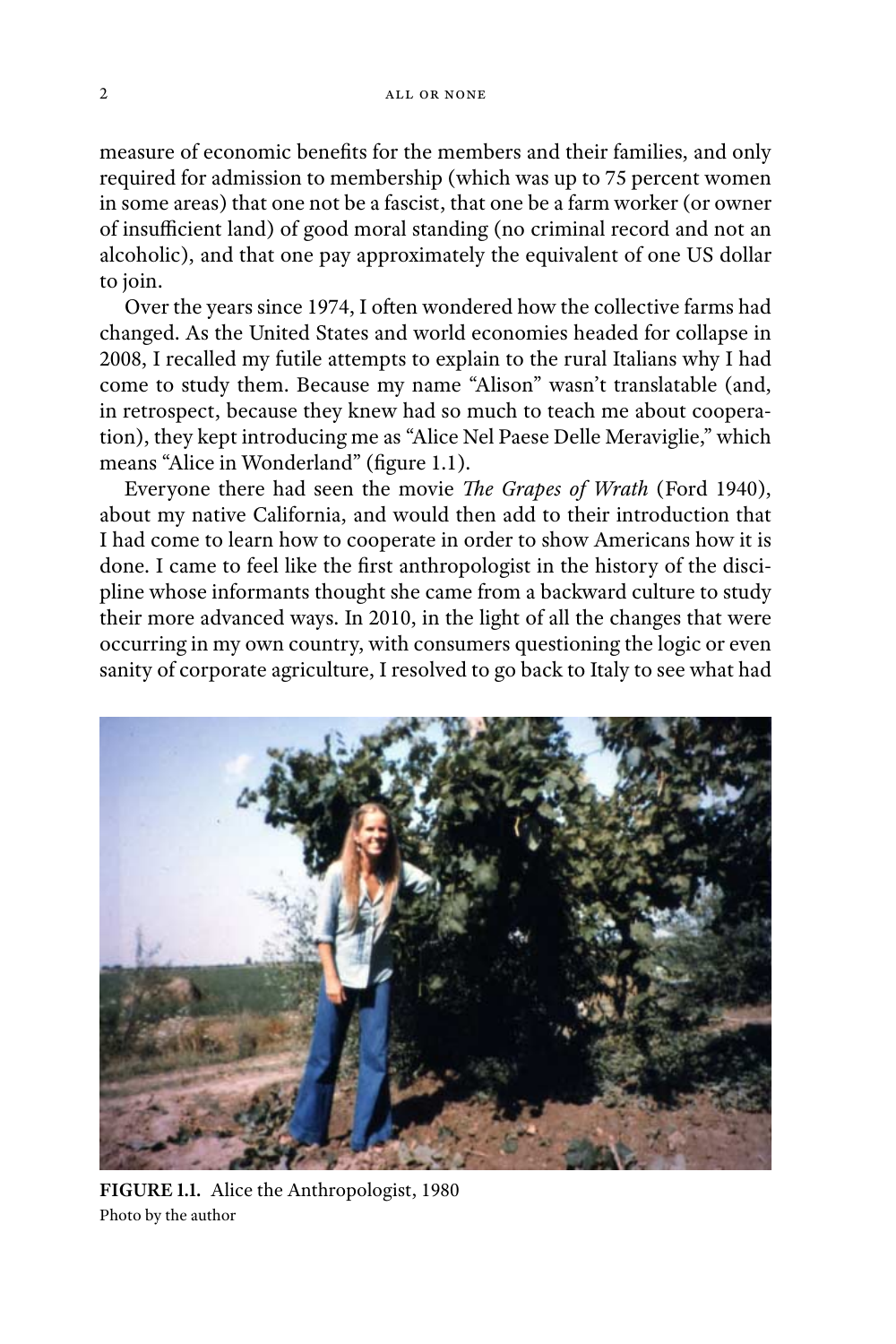happened. This time, I would take the advice of my informants more seriously and begin to explore the ways in which the Italian experience might be exportable to the United States.

My intent in publishing this study is to introduce the English-speaking world to the agricultural production cooperatives in the province of Ravenna along the Adriatic coast in the Italian Po River Valley. Geographically, it is like a miniature version of the Lower Mississippi Delta, which, after California, became my second home. In Ravenna, the relationship between efforts to provide for the collective good and the development of a sustainable agricultural system go hand in hand, and Americans might be surprised to learn that it is a place where small private firms and cooperatives are the economically competitive basis of a participatory democracy.

Although the *London Times*' business correspondent John Earle was the first to publish (in 1986) a nationwide historical survey, *The Italian Cooperative Movement,*, it was Harvard political scientist Robert Putnam (*Making Democracy Work: Civic Traditions in Modern Italy*) who introduced the "Emilian Model" to the United States in 1994. A 1996 *Nation* magazine article by Robert Fitch described the Italian region of Emilia-Romagna as having a well-managed and uniquely Italian entrepreneurial brand of "municipal socialism." He reported that its communities, according to Italian polls, were the best places to live and that the region boasted the lowest unemployment rate in Italy and the tenth highest GDP of all 122 regions in Europe (1996).

Canadians John Restakis and Bob Williams cofounded the Summer Program for Cooperative Studies in Bologna. A 2003 article by Bob Williams described the partnership in Emilia-Romagna between the regional government, university and nonprofit research institutes, and associations of enterprises. He noted that the region had approximately one enterprise for every twelve residents (2003). In 2006, John Logue, professor of political science at Kent State, proposed importing the Emilian model to Ohio. His Ohio Employee Ownership Center at Kent State was inspired by Thomas Jefferson's idea that democracy would succeed in the United States because of the widespread ownership of productive assets, the economic independence of citizens, and the absence of a history of feudalism (Logue and Yates 2001: 9). To Logue, workers' cooperatives are a realistic modern equivalent to small owner-operated farms and shops (2006).

Published in 2010, after ten years of summers in Italy and mentoring by the English-speaking Italian economists Stefano and Vera Zamagni, John Restakis's *Humanizing the Economy: Cooperatives in the Age of Capital* includes two chapters on the region's industrial manufacturing cooperatives (knitwear, clothes, ceramic tiles, motorcycles, shoes, equipment), networks of cooperatives and small firms, value-added cooperative enterprises (including agricultural processing, consumer and marketing cooperatives),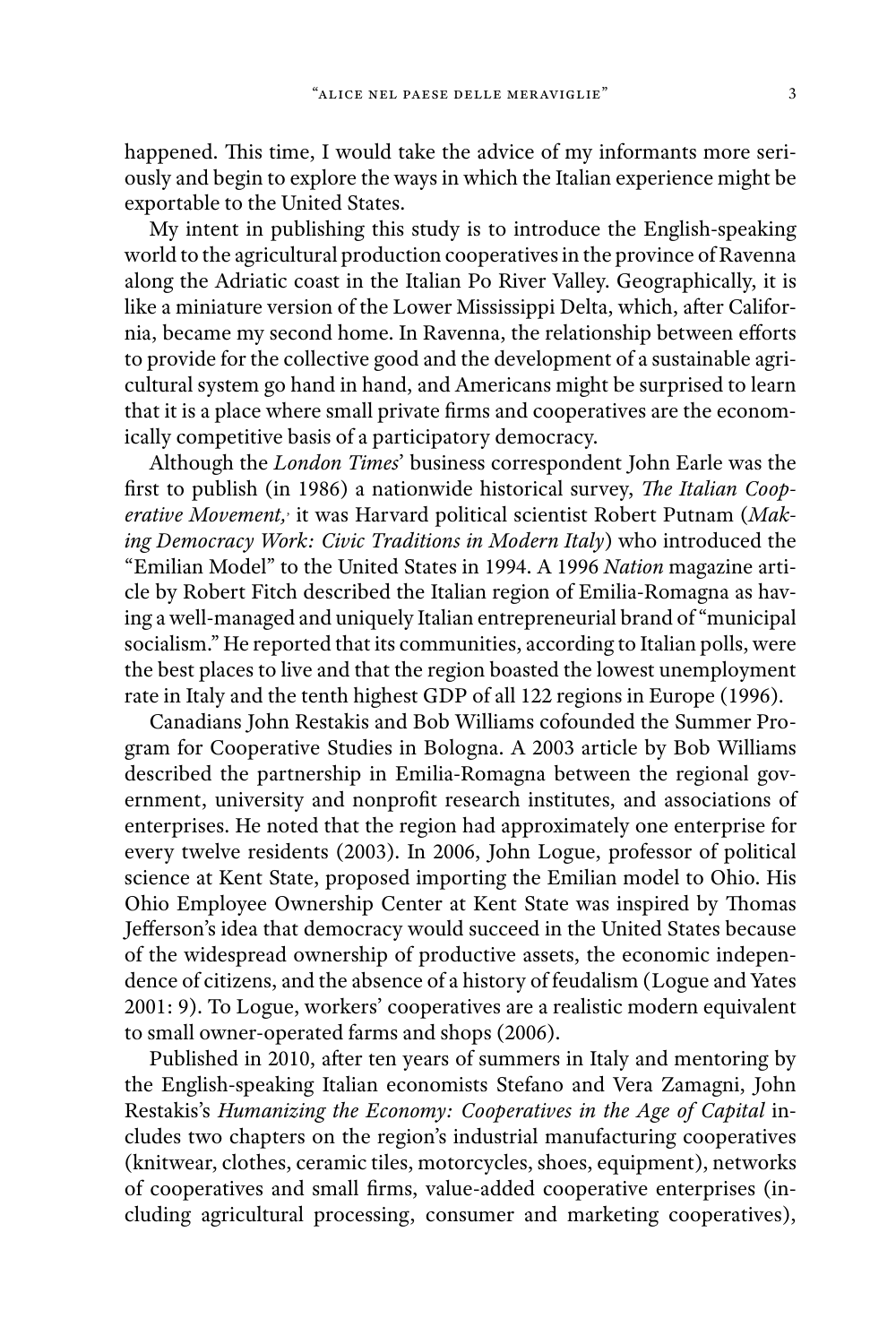and a construction labor cooperative with large global contracts. Restakis explains how the strong cooperative movement in Emilia-Romagna was a lifeboat in tough economic times and how clusters of small private firms and cooperatives made it possible for both to survive and prosper, even within the global economy (2010: 86).

Most recently, American filmmakers Melissa Young and Mark Dworkin released *WEconomics: Italy* in 2016. It is a short documentary film on the cooperative economy of Emilia-Romagna featuring an interview with Vera Zamagni. The film describes "Northern Italy's answer to corporate rapacity and state indifference" (Durrenberger 2016) and "beautifully captures the power of cooperatives in a world in desperate need of hope" (Lappé 2016).

#### **RAVENNA'S AGRICULTURAL PRODUCTION WORKERS' COOPERATIVES WORKERS' COOPERATIVES**

Less easily understandable from the American point of view, and as yet unknown to the English-speaking world, is the story of the success of the initial collective farms that grew out of earlier Republican and Catholic mutual-aid societies. These are the foundation for the cooperative spirit upon which the "Emilian Model" is based. Historically developed and linked to anarchist ideology and to strong labor unions associated with Italian Socialist and Communist political organizations, the Ravenna collectives are unique in that they still own or lease 12,407 hectares (30,658 acres) of some of the richest and most valuable agricultural land in Europe. The history of the acquisition and use of that land, passed on from generation to generation without being owned by private individuals or the state, provides an enviable example of a more humane economy and society in stark contrast to what developed in my home states of California and Arkansas.

The Ravenna collectives are a rare surviving example of collectivization that came about as a spontaneous, voluntary action of agricultural workers who rose to meet the challenge of reclaiming a vast swamp for agricultural use. As we shall see, the Romagnol *braccianti*, literally the day laborers from Emilia-Romagna who "work with their arms," were no mere victims or bystanders of history. When pushed off the land that had nurtured their ancestors, they developed unique defense mechanisms to cope with forces within their culture that they saw as negative: the technological displacement of labor by machines, the lack of any kind of humanistic control over the use of technology in agriculture, and the private appropriation and use of the land for the controlling elite economic class.

Clinging doggedly to the Romagnol lands and contriving all manner of schemes to squeeze the maximum amount of labor, rigorously shared by all,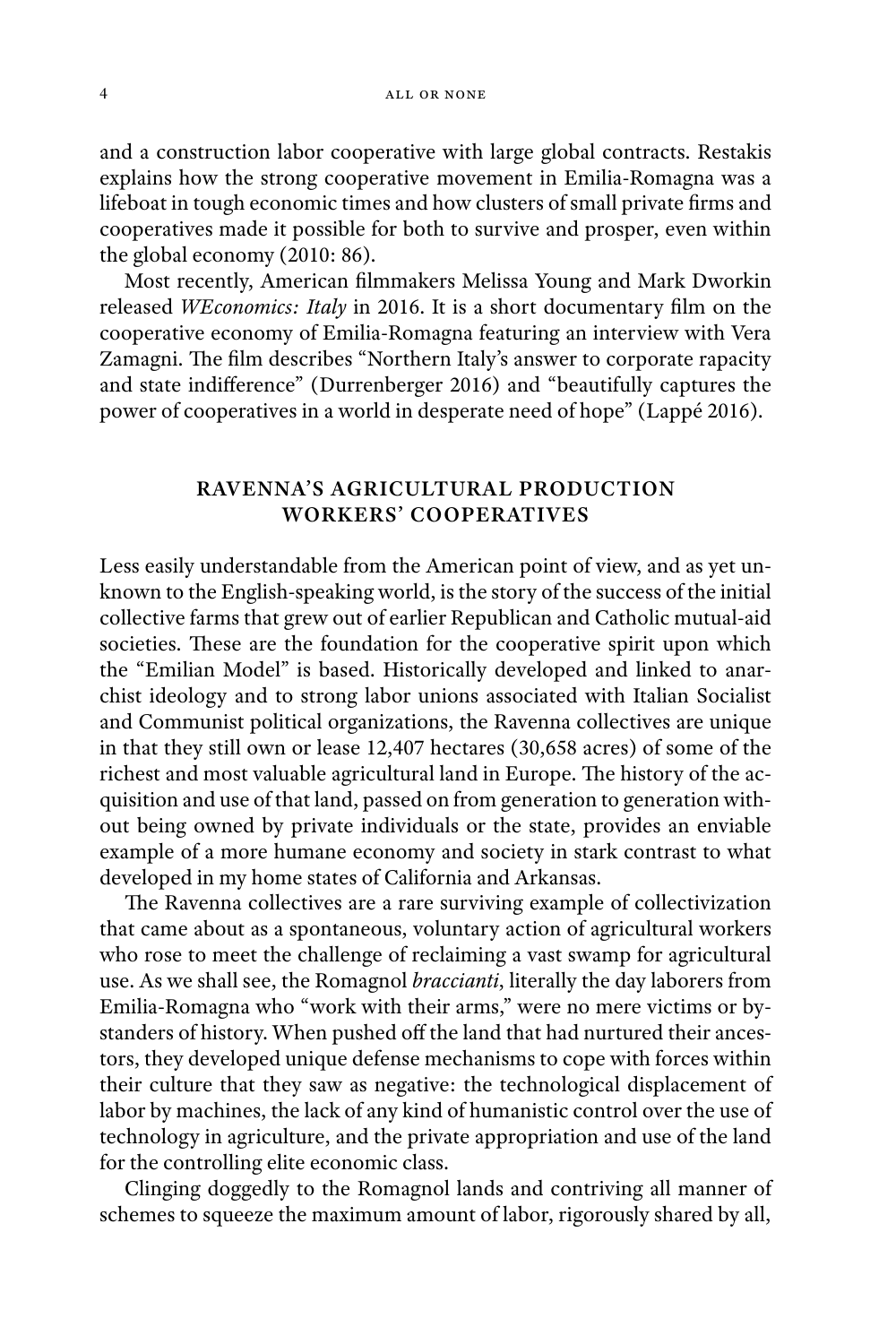out of a skimpy economy, the Ravenna collectives developed a flexible system of security and "made" work for the individual members. When forced by urgent economic necessity, they resorted to the "strike in reverse," moving their machines onto unused, privately owned land, eventually forcing it to be sold to the collectives (figure 1.2).

These worker-managed enterprises, where productivity depended upon the conscience of the worker-owners, were exceptionally well adapted to an economy characterized by chronic and widespread partial unemployment. They developed sophisticated planting and production plans, based not only on the simple goals of yield and profit in cash but more importantly on the human value of providing work where there may have been no work available, thereby enhancing the incalculable value of survival and human dignity. With only 10.5 percent of the land in the province, collectives in the 1960s provided 50 percent of farmworker income (Baldassari 1971: 10–11). Instead of concealing underemployment as on the peasant farms, and instead of replacing workers as on the large private farms, Ravenna's collectives utilized technology to maximize employment, dividing it equally among largely female members who worked only part time during the year.

My objective in 1972–74 was to conduct an anthropological and ethnohistorical analysis of these oldest surviving collective farms in the world, using established concepts and procedures of the anthropological method. The study was undertaken by the method known as "participant observa-



**FIGURE 1.2.** Strike in Reverse, 1972 Photo by the author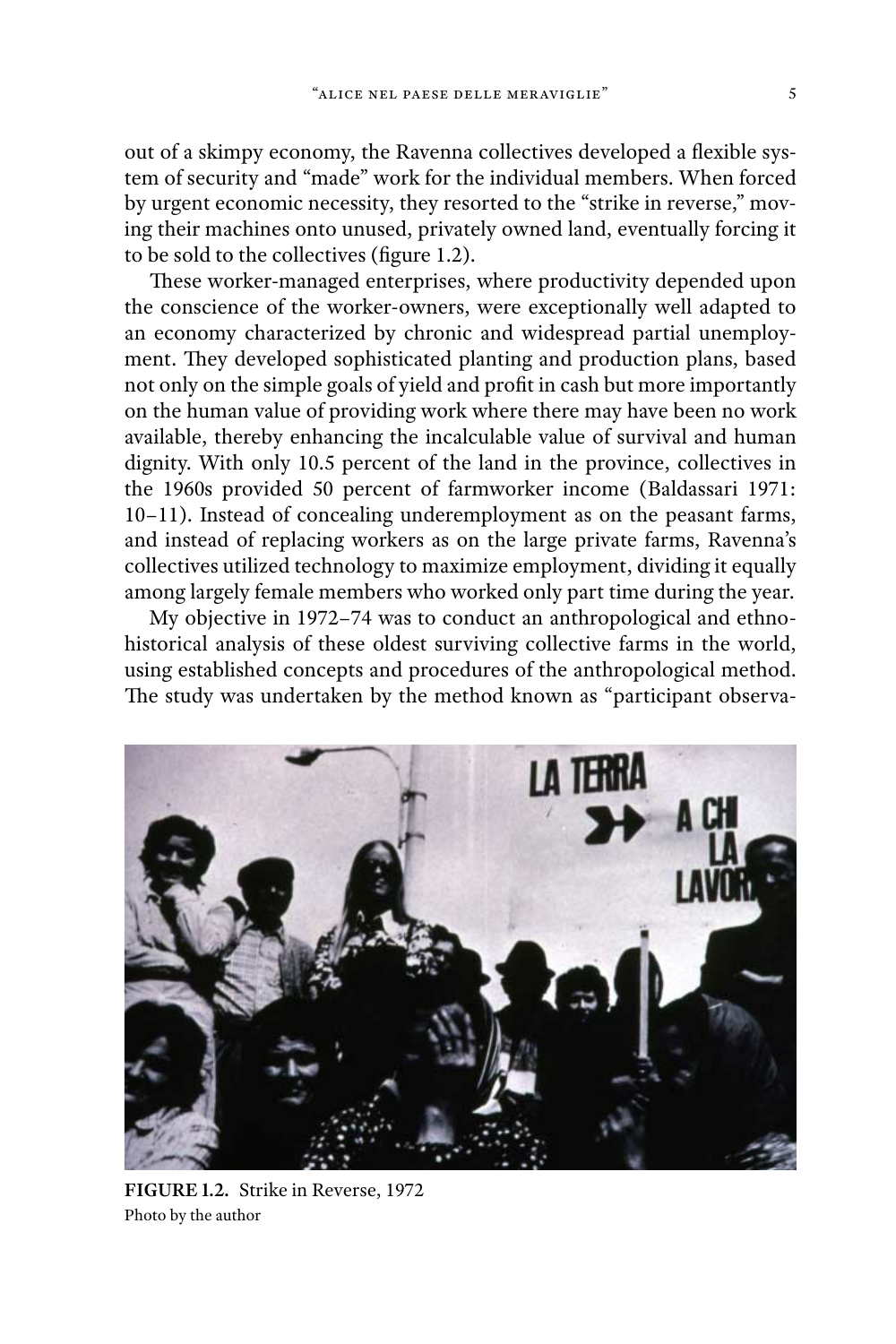tion": living in the actual setting, being adopted into families, working in the fields, and learning the language (and also, in this case, the local dialect). The participant experiences the daily routine of the people, records the oral history, conducts formal and informal interviews, and attempts to evaluate this total experience from an anthropological point of view. For me this procedure served first and foremost to achieve an insider's understanding, and after that came the technique of contrasting the various collectives by what is called the "comparative method," involving ideological, geographical, and economic comparisons between collectives, as well as comparisons of collectives with private forms of agriculture. Above all, through the use of these research techniques I hoped to produce a thorough understanding of the incentives for individual and group membership, using what students of culture like to call a "holistic" approach, the raison d'être of anthropology.

Before detailing the history and organizational development of the Ravenna cooperatives in the chapters that follow, I review some of the major theoretical issues connected to cooperation and intentional social change in human communities.

### **COOPERATION IN CONTRACT SOCIETIES**

Quoting Clyde Kluckhohn, June Nash describes anthropology's interest in cooperative forms as deriving from the principle that "anthropology seeks to extend the areas which reason can understand and perhaps to some extent control." It is "this willful control of one's own social forms" that "makes movements towards cooperative forms of organization an essential part both of the human experience and anthropology's field of study." Nash labels the study of cooperative forms as "prospectivist" or "urgent" anthropology, insofar as it "consists of understanding the social forms into which we may be about to move." Paraphrasing Stanley Diamond, Nash says there is "a focus on a renewed sense of the possibilities of human nature and culture through knowledge of cultural worlds already formed." She also quotes Marcel Mauss as saying that "the union and the cooperative society are the foundations of the future society generated within the capitalist structure" (Kluckhohn and Diamond and Mauss, cited in Nash, Dandler, and Hopkins 1976: 3–4). David Graeber, in *Fragments of an Anarchist Anthropology,* concludes that "another world is possible" and that anthropologists can "look at those who are creating viable alternatives, try to figure out what might be the larger implications of what they are (already) doing, and then offer those ideas back, not as prescriptions, but as contributions, possibilities—as gifts" (2004: 10–12).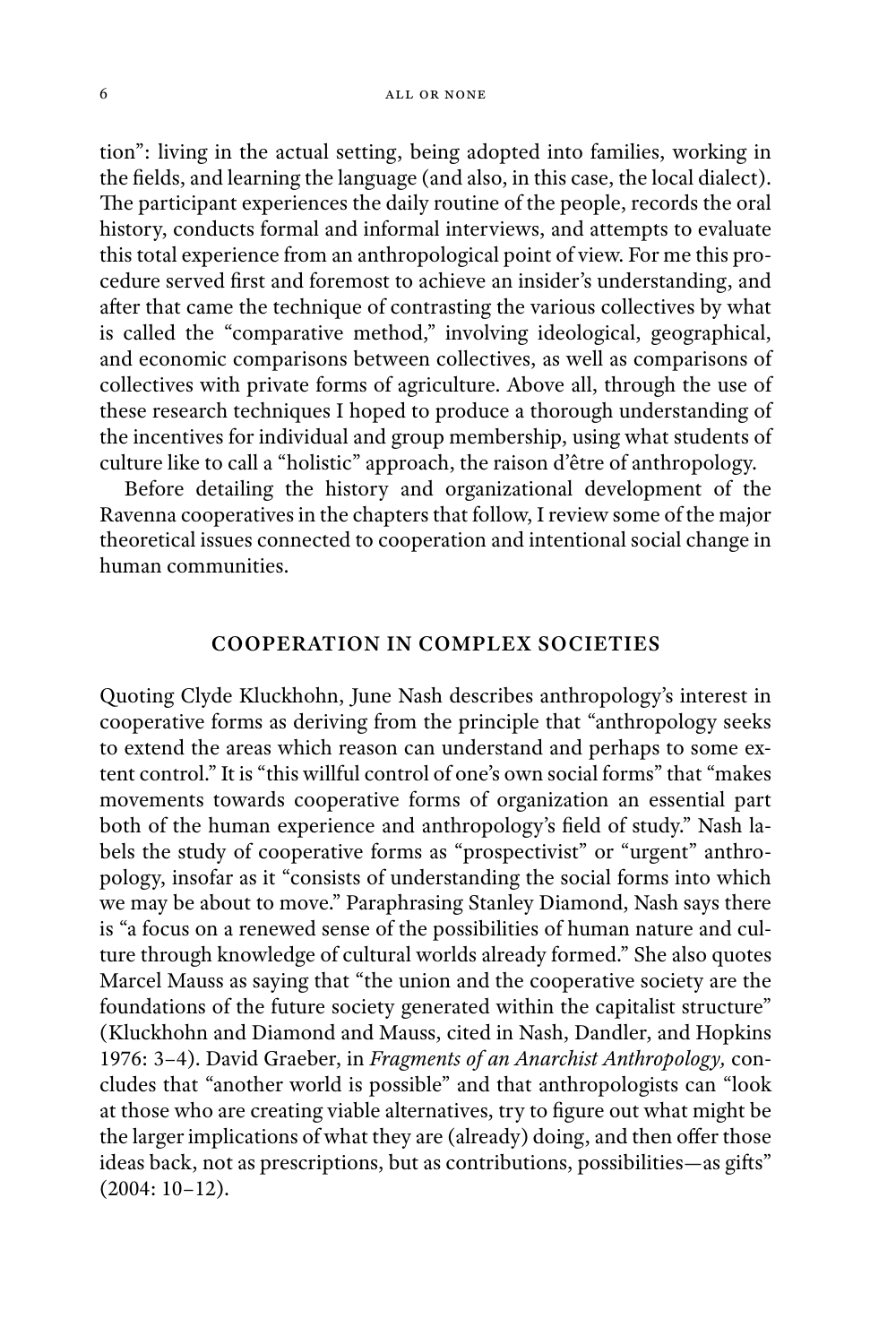*In Search of the Common Good: Utopian Experiments Past and Future,* written by Charles J. Erasmus and originally published in 1977, is the most comprehensive anthropological analysis on the subject of utopian and collective social experiments to date. In a preface to the 1984 edition, Erasmus wrote that his students studying development (including this author) in the late 1960s and early 1970s were "Maoists" who were disillusioned with the corruption of the capitalist system and expecting to engineer a new world wherein everyone would work according to ability and receive according to need (1984: v). We were not "Maoists," but we did criticize development schemes involving the teaching of home economics as a solution to poverty. We ridiculed the idea that "lay leadership training" programs could produce real leaders, denounced the notion that instilling the Protestant work ethic would stimulate development, advocated listening to locals for solutions, and proposed doing research that could be practically applied. We were well meaning and naïve, and oblivious to the fact that we were following in the tradition of anthropology as a handmaiden of colonialism and imperialism.

"Green," in the 1960s and 1970s, meant the "Green Revolution." No one thought to question the wisdom of applying modern petroleum-based "solutions," the opposite of what we think of as "green" today. In a colossal example of groupthink, everyone at that time jumped to the conclusion that "backward" peasant practices were economically "irrational" and that they should be replaced as quickly as possible by scientific "miracle" seeds, pesticides, fertilizers, and machines that would save the world from starvation and disaster. Young anthropologists of my generation, unlike those of today, did not yet grasp the implications of the 1968 "Man the Hunter" symposium (Lee and DeVore 1973) as to the precariousness of our own existence or the advantages of ancient subsistence traditions over our own dangerous foraging for nonrenewable fossil fuels.

Why should studies of cooperation be so important to anthropologists? The answer is simply that underlying all anthropological discussions of human nature in different contexts is the fundamental fact that, unlike many other animals, humans require a life-support system that dictates that people must *always* work cooperatively in order to fulfill basic needs. Also basic to the anthropological approach is the awareness that assumptions about human nature and human motivation are subject to change in ways we cannot yet fathom as the political, social, and economic conditions are altered in the human environment (Webb 1952).

According to historian Timothy Miller, "No generally accepted system of terms describing communalism exists. . . . What to one author is 'communal' may be to another 'cooperative' or 'collective'" (1999: xxiv.) But to John Bennett, "The more a community insists on the commonality of its property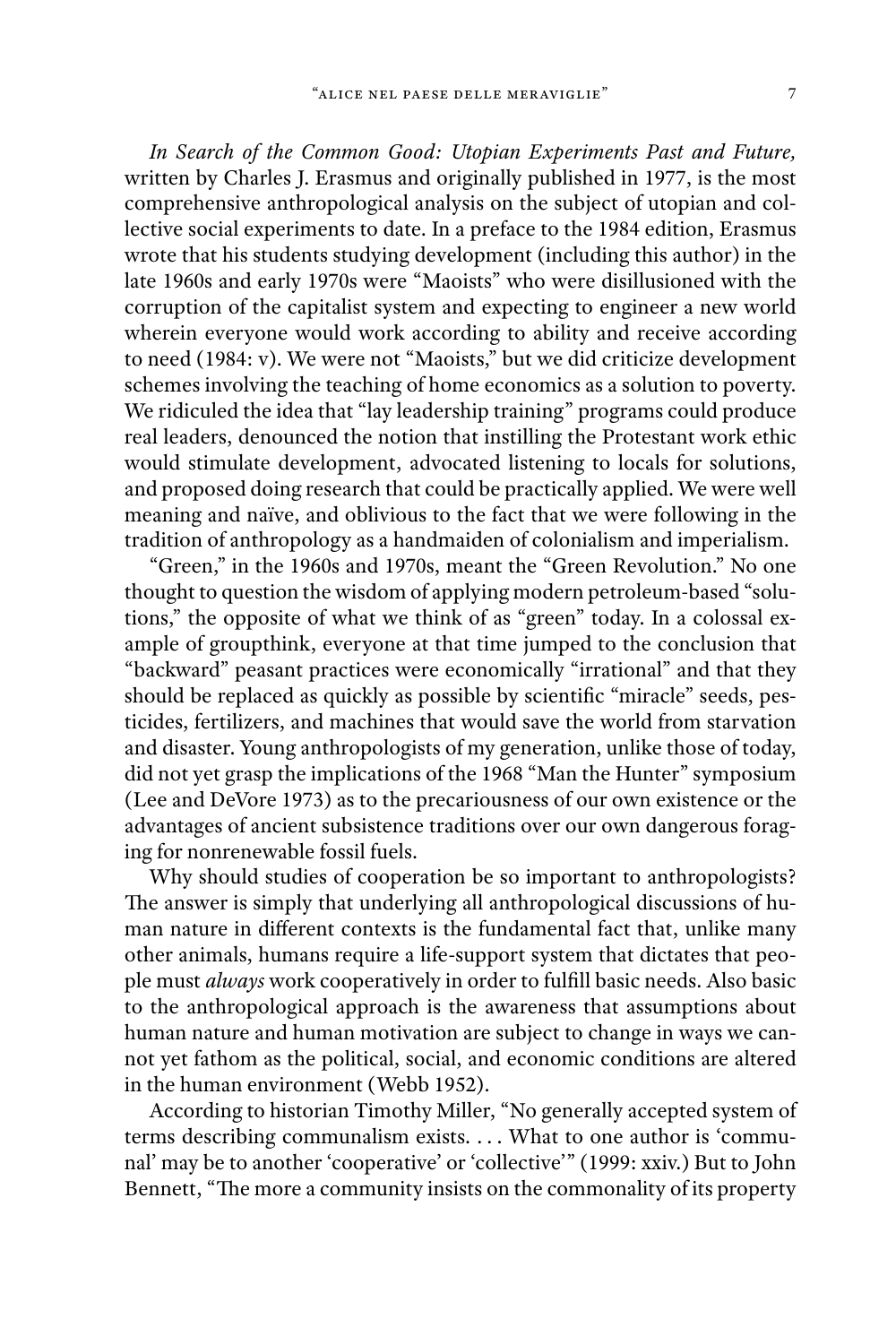and its rights to define the roles of members, the more 'communal' it can be considered" (2017: 171).

Ravenna's agricultural production cooperatives have important similarities to and differences from other types of intentional societies. They differ from communes, for example, which are closely knit communities of people who live together on land that is owned or rented by the group and who share common interests, ideology, production, and consumption. The key characteristic of the commune is that it seeks to establish a total way of life apart from the wider society. In the terminology of one of the founders of sociology, Ferdinand Tönnies, it could be said that communes are attempts to establish *Gemeinschaft*, or traditional relationships between people. In contrast to the *Gesellschaft*, or modern type of society based on individualism, the *Gemeinschaft* society requires a whole set of conditions, namely that the group be small with "face-to-face" relationships, that the individual is subordinate in importance to the group, and that they be united by a single idea in either a "fellowship" or "authoritative" type of relationship (1957: 252–53). These types of organizations ascribe to the communist ideal of "from each" according to ability, to each according to *need.*"

Longevity of communes, according to Rosabeth Moss Kanter, is based on the extent to which they employ a combination of commitment mechanisms and manage to balance *Gemeinschaft* values with a *Gesellschaft* approach to practical matters (1972). Most communes have a religious foundation and are limited in size and duration. The Hutterites are the world's most successful example. At the outset of the worker movement in Ravenna in 1884, a group of 550 members organized on communal principles went to colonize and reclaim swamplands at Ostia, near Rome (now the location of the international airport). Although the contract was successfully completed and new contracts awarded as a result, the communal organization was soon abandoned. The flavor of the movement in Ravenna has since been primarily collective rather than communal (Lattanzi, Lattanzi, and Isaja 2008). The exception was the informal *collettivi,* or labor cooperatives, that sprang up in each rural town in Ravenna after World War II to divide work on private farms. Here remuneration was divided more along communal principles more work for those with large families, equal pay for men and women, and payments to members whether they worked or not.

On an agricultural production cooperative (a collective farm as opposed to the informal Italian *collettivi*), production is typically organized on a group basis and remunerated by wages on the principle of quantity but not quality of labor contributed. The members of a collective farm have no individual claim to the land belonging to them as a group. Consumption is individual and takes place outside of the collective. The key to the collective is production. This is why they are called "agricultural production cooperatives." They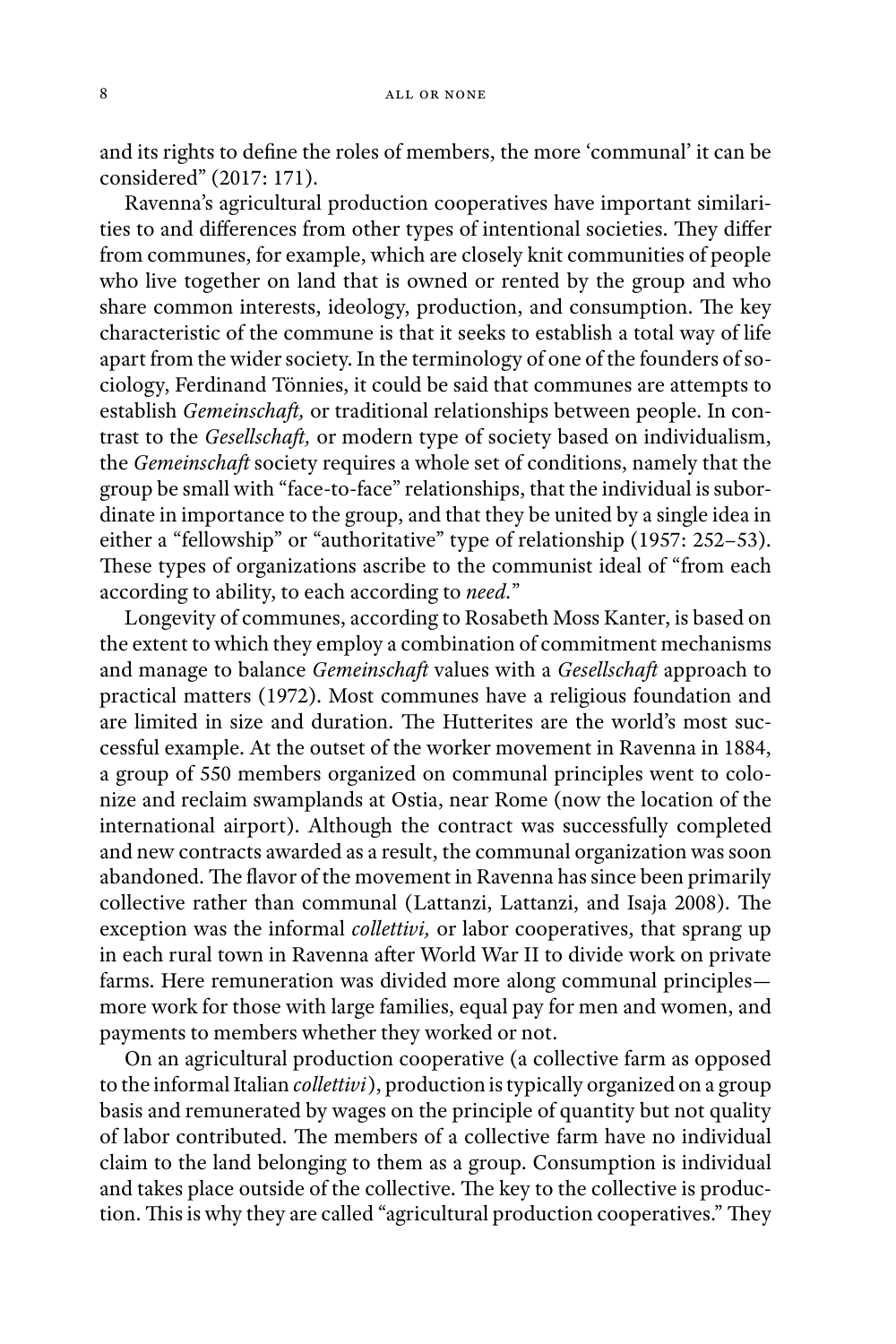are typically based on the socialist idea of "from each according to ability, to each according to *work.*"

Cooperatives, on the other hand, are mutually beneficial associations of individuals, families, or organizations who group together to make purchases and provide goods or services for members. They differ from capitalist joint stock companies in that they provide goods and services to members as individuals at cost and usually make decisions on the Rochdale principle of one person, one vote. Some cooperatives have modified the Rochdale principle to make decisions on the basis of quantity of product conferred to the cooperative. Although Rochdale members may be required to make loans to the capital fund, and may receive interest, profits are not distributed on the basis of capital shares. According to Kenneth Hoover, in "Mondragón's Answer to Utopia's Problems," profits can accrue to shares based on limited capital loans (Hoover 1992). In Emilia-Romagna, John Restakis found that the price of membership in a machinery labor cooperative was \$300,000 with interest (but not profits) accruing only upon retirement (2010: 68). According to Battilani and Schröter, Italian law was modified to allow more voting rights for capital contributions (2013: 3). Differences aside, the key characteristic of the cooperative is that the property of individuals is not pooled together with that of the group.

Among the many types of cooperatives in Ravenna, the collective is the basic form of labor cooperative chosen by the laboring class. Construction, dock, and agricultural workers are all organized this way. Although there are variations (members of the construction cooperatives, for example, begin as apprentices, and entry is decided by votes and need for labor), the Ravenna collectives and cooperatives in all their forms provide a model of exceptional interest in comparison with the short-lived historical utopian experiments of Fourier, Cabot, Saint-Simon, Owen, and others. One critique of the noble efforts by these utopian planners says that they all failed because they attempted to create an artificially idealistic *Gemeinschaft* community and collapsed because they lacked a sense of reality (Madison 1946: 93).

While the importance of communal and cooperative experiments to social science and the humanities far outweighs their historical numbers, they are largely ignored in the scholarly literature (Whyte 1982: 1–13). Friedrich Engels was interested in communes because he thought that they proved communism could work. But the more prevalent view adapted from Social Darwinism is that the market selects the best, most profitable, and most natural economic organizations and eliminates those that are not viable. Historian Brett Fairbairn says that the prevalence of the "doctrine of competitive individualism" among researchers is not surprising given the Malthusian inspiration for both economics and ecology (1994: 1214). Economist Virginie Pérotin questions "preconceived ideas that businesses run by their employ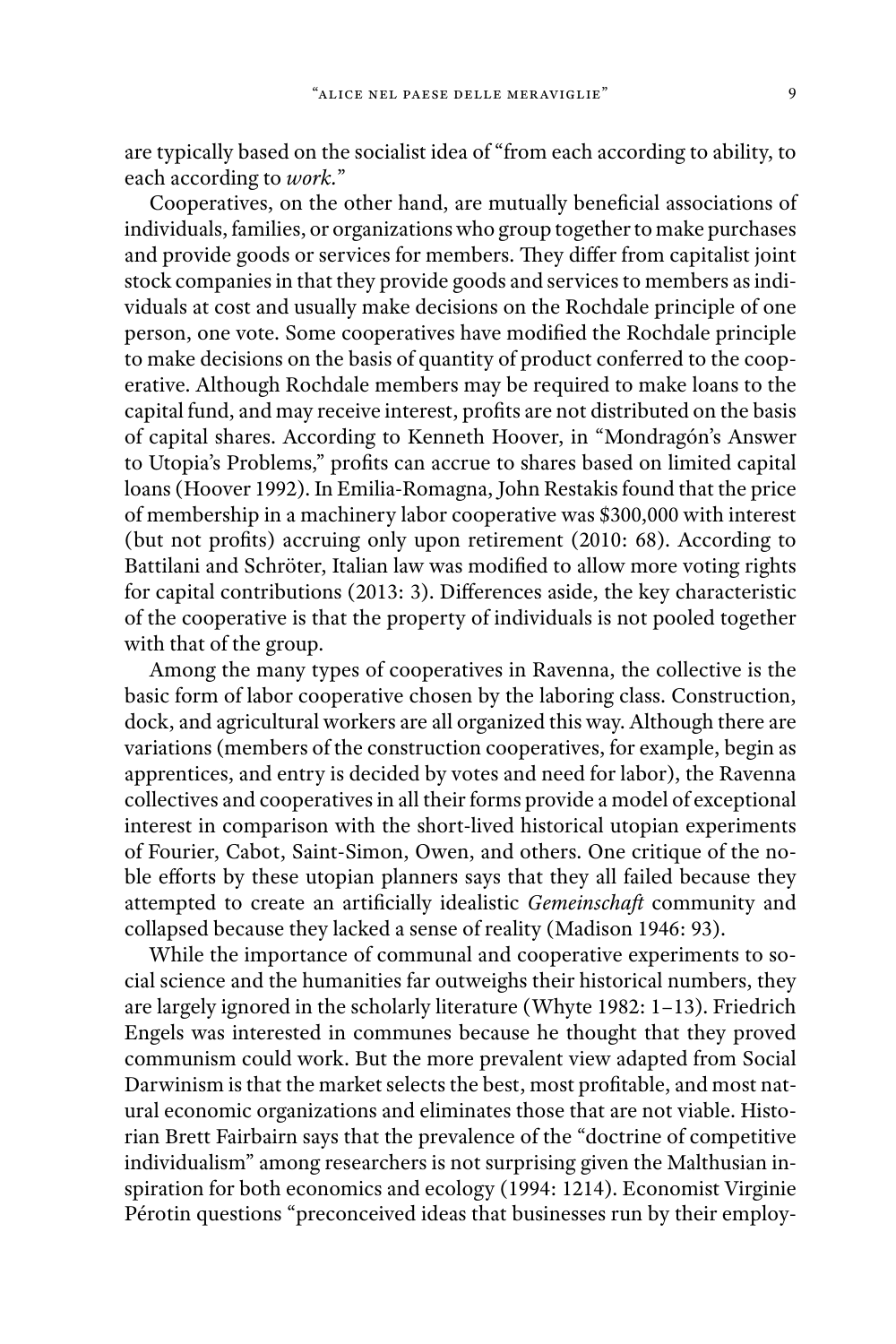ees cannot work" and points to "a substantial body of literature developed from the late 1970s" which shows that "several forms of employee participation that are practiced in workers' cooperatives had positive effects on productivity" (2012: 195, 199).

## **FREE RIDERS, PLANNERS, AND PLAYERS**

Mancur Olson's 1965 classic *The Logic of Collective Action* holds that people in large groups are not motivated by the reward system in collectives because "free riders" can obtain a share of benefits without contributing an equal share of the work (1965: 15–16, 21). Out of rational self-interest, the tendency is for everyone to take advantage of others' contributions and to shirk individual responsibility. Although empirically unproven (Udéhn 1993: 239–261), the free-rider problem provides a rationalization for modern-day Western cultural beliefs: First, without the pressure of a small face-to-face community, nobody is properly motivated to work unless he has the carrot of the daily reward hung out in front of his nose. Second, the individualistic pursuit of wealth and power is the basic natural drive, the natural stimulus of every human action, and the necessary condition even of progress and cultural development. It flows very naturally then that any "collective" effort that "shares the wealth" in any way, or does not reward and punish people individually, goes against the grain of human nature and is doomed to failure.

In a 1978 review of Erasmus's *In Search of the Common Good,* philosopher Beryl Lang describes Erasmus's view of human nature as "self-seeking" and finds fault with his conclusion that "no other society on the face of the earth has ever come closer to 'Utopia' than the one—despite its many faults—in which we are privileged to live" (Erasmus, cited in Lang 1978: 57). A conclusion extolling the advantages of one's own culture, according to Lang, carries a heavy burden that Erasmus failed to meet (ibid.). This is the last thing an anthropologist would want said about his or her analysis.

In fairness, Erasmus did not say, as others have, that we have a "selfish" gene" (Dawkins 1990) or that people will only work for individual private benefit. There are numerous examples in his book showing the effectiveness of social incentives mainly in pre-industrial or small intentional societies with high social visibility. In these situations people can actually work harder with others than they would by themselves to provision the collective good when it is to their self-advantage. This is an example of the behaviorist economic model of human nature in which people respond to incentives as individuals and not as groups. It is the reason Erasmus regarded production cooperatives (collectives) as more problematic (although not impossible) than those involving only consumption. Early Christian communes, based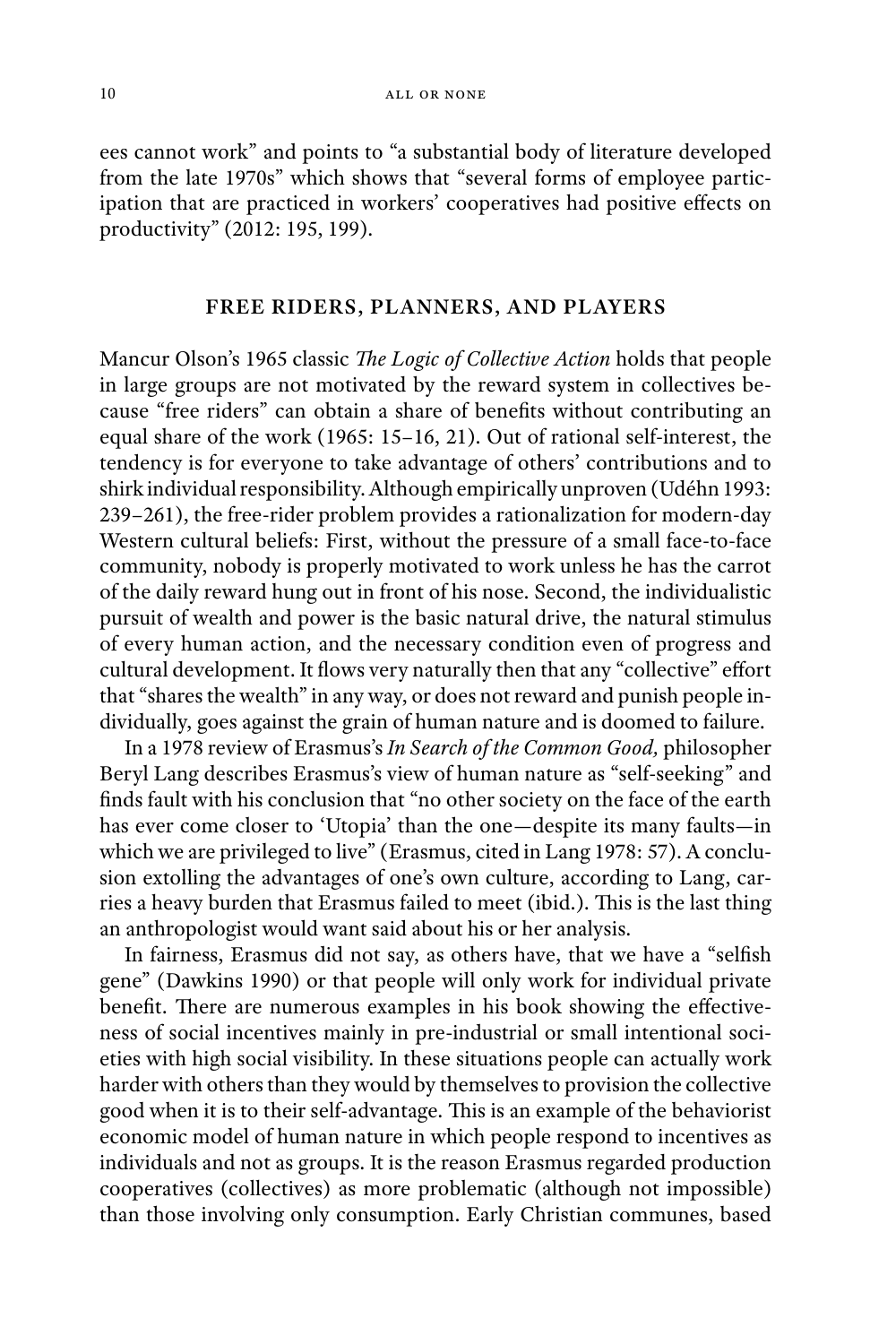on the famous passage from the Apostles that "all that believed were together, and had all things in common; and sold their possessions and goods, and parted them to all men, as every man had need" (Acts 2:44–45 KJV), were primarily urban with a focus on collective consumption. They did not involve production until monasteries moved to the countryside where inequalities developed and some monks "even took mistresses and had personal servants" (Erasmus 1984: 74, 42, 120–23).

Erasmus made a point of limiting his analysis of historic nineteenth-century communes to those that managed to survive for more than a quarter of a century, yet he noted their tendency either to dissolve, to transform into joint stock companies, or to split off into new groups. The privatization trend stops with the split and then restarts with establishment of a new colony (as with the monasteries and the Hutterites). Erasmus's coverage of agricultural production cooperatives indicated the possibility of success for those spontaneously originating in a social movement with a high level of social predictability, but he saw a similar direction toward privatization because the lack of individual incentives would inevitably lead to a free-rider problem (ibid.: 327).

Other reasons utopian societies might fail or become privatized besides the free-rider problem are not seriously considered. Rosabeth Moss Kanter, for example, suggests that a study should be done of shirkers in large bureaucracies. She offers other reasons such as deterioration of ideals, changing environments to which they cannot adapt, erosion of membership, growth of skepticism about the possibility of fulfilling the ideals, and the fact that "the kinds of organization that are functional for production and business operations may often conflict with the commitment mechanisms that serve to maintain community feeling" (1972: 220, 150). Difficulties in capitalization and operating under a hostile political climate are other issues that face intentional communities of all kinds.

Erasmus's emphasis on the free-rider problem is based on his adoption of Dutch historian Johan Huizinga's notion of *Homo ludens,* or "man the play animal," as a model for human motivation. "*Homo ludens,*" he says, "will always need selective incentives to become involved in a game, whatever it may be. So the next question is whether these incentives can be made less materialistic than they are today." Nonmaterial or social incentives can be effective motivators in groups where the human animal is involved as a participating player, but not when manipulated from above as a puppet player by planners or social engineers (Erasmus 1984: 351, 115). It is the comprehensive planning from above, and the behaviorist operant conditioning of the people below, that leads to despotism.

Erasmus borrowed libertarian philosopher Robert Nozick's concept of "invisible-hand" and "hidden-hand" to explain how "man the play animal" is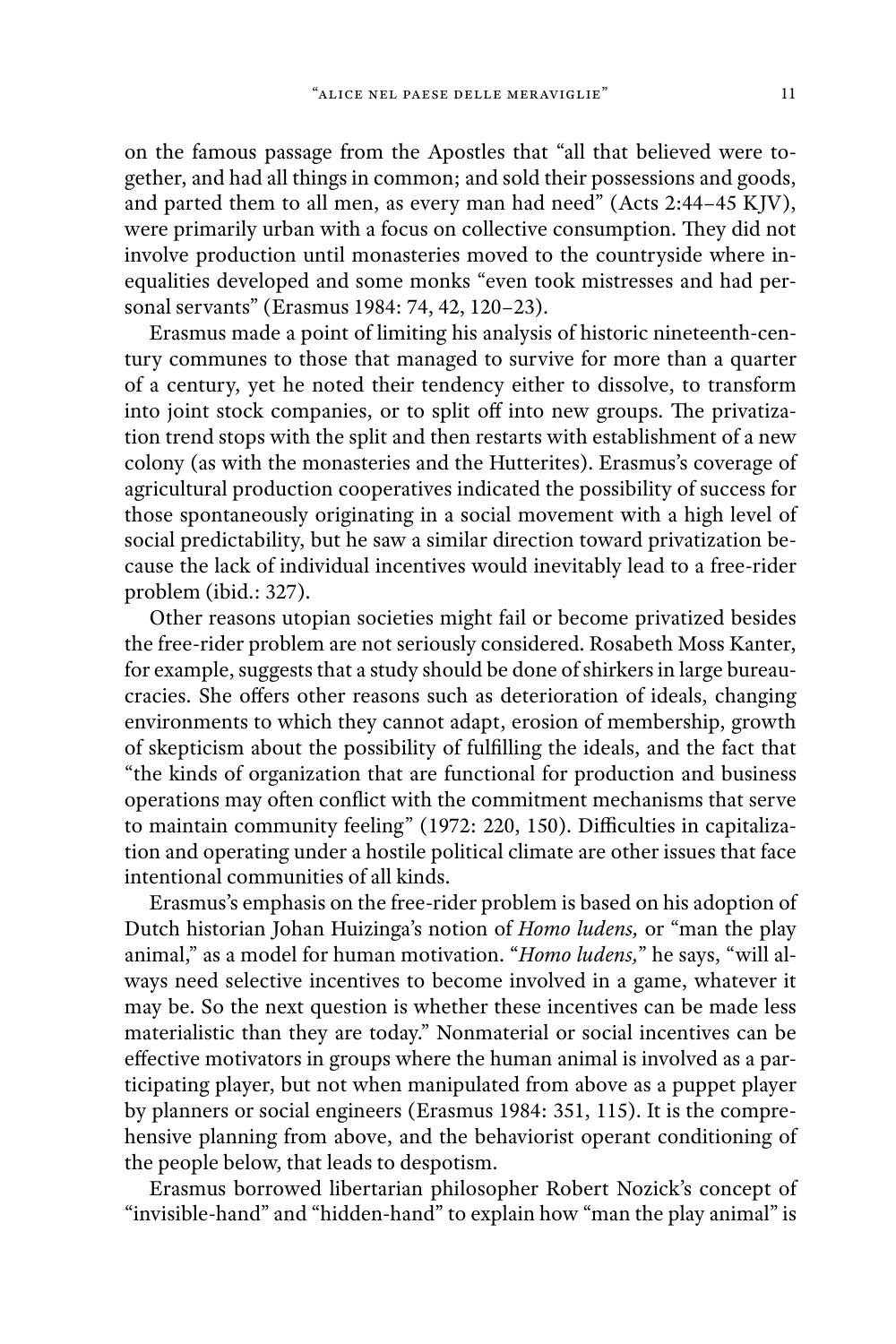an active participant player in an invisible-hand game but becomes merely a passive puppet when manipulated from above. He did not wholeheartedly ascribe to the idea that there is no manipulation in an invisible-hand game where "freedom" only means the ability to quit. But he was so impressed with the positive impact of individual incentives in stimulating economic growth in Mexico in the 1950s, in stark contrast to the utter failure of bureaucratic top-down government planning, that he was led to assert that it was consumers, and not entrepreneurs, who were the engine of economic development:

As ordinary people throughout Europe during the Middle Ages sought and obtained more and more of the material things that made life comfortable—"consumer choice" in the book—they created the market that made industrialization possible. Thus the market economy was truly a democratic development. We need only to separate it from capitalism—all evils such as exploitation and monopoly—to finally purify it. (Erasmus 1984: 230, 240, vi)

While none of the fictional and real-world utopian experiments described by Erasmus propose a democratic market-based solution, they all recognize the evils of capitalism and represent what Charles Nordhoff called a "mutiny against society." Written in 300 bc, Plato's *Republic* describes how "the rich and their children serve society in no useful way, becoming merely consumers of goods  $\dots$  [and how they live] in effeminate indolence with no higher motive than their own immediate pleasure." In Thomas More's *Utopia,* written over eighteen hundred years later (in 1516), the rich "pay as little as possible for the labor of the poor people they oppress, and they manipulate the government and its laws to safeguard for themselves all that they have unjustly acquired." And, writing about Edward Bellamy's 1888 *Looking Backward,* Erasmus described "the famous metaphor of the coach driven by hunger and pulled by the masses" (Nordhoff, Plato, More, and Bellamy cited in Erasmus 1984: 136, 200–201).

In describing five fictional utopias all designed by the authors to eliminate despotism and corruption (Plato's *Republic*, Thomas More's *Utopia*, Cabet's *Icaria,* Bellamy's *Looking Backward,* and Skinner's *Walden Two*), Erasmus concludes that they "would all be despotism if put into practice" (1984: 198). Author Chris Jennings offers an even harsher critique: "Anyone nuts enough to try building heaven on earth is bound for a hell of his own making," but he also argues that there is a "deficit of imagination" in our era and that, "uncoupled from utopian ends, even the most incisive social critique falls short" (2016: 18, 383–84).

Erasmus was not worried about the concerns of the writers of utopian fiction. Along with the "eco-doomsters" of the 1980s, they were too pessimistic for him because they lacked faith in human creativity and the mar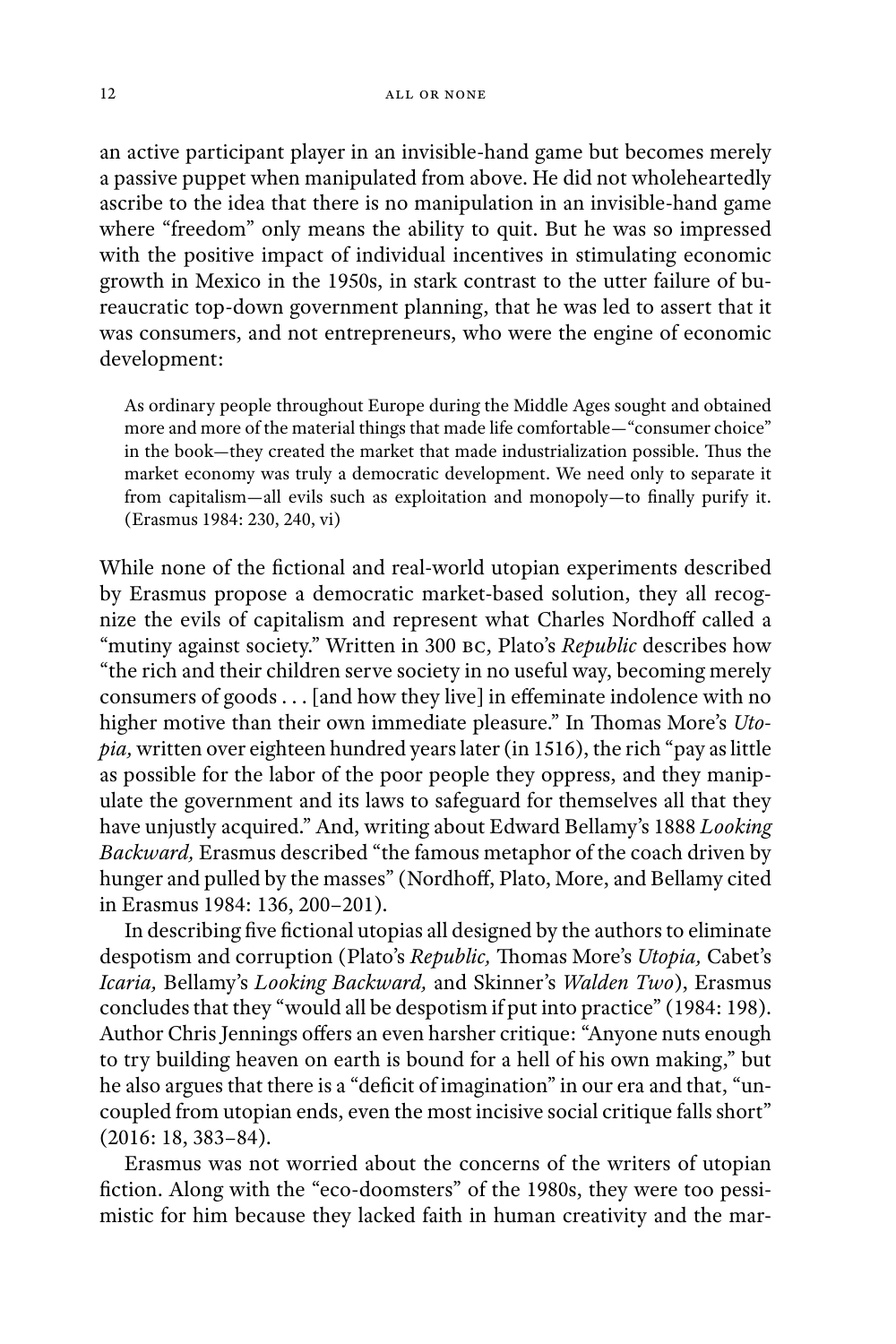ket. Erasmus was optimistic about the future of *Homo sapiens* but skeptical about its ability to achieve economic democracy through manipulation of the money supply and taxation, because it is another utopian idea that relies on the "common sense of the people" (1984: 360). He favored George Land's "pro-growth" observation in *Grow or Die* that failure to grow is a recipe for species extinction instead of the other way around (Land 1973).

Because he agreed with economist Peter Drucker that the whole purpose of business is to "supply the wants and needs of the consumer," Erasmus believed the task of purifying the market of its capitalist evils is a burden that "we" the "ordinary people" must assume through "consumer choice." But if he is right that Martin Buber's decentralized "community of communities" would reflect only the moral assessments of planning specialists, the perpetual evils of capitalism are bound to persist because "ordinary people" can never become "participant" players: "Utopia," or "Good Place," as Thomas More cleverly implied, exists in "No Place" (Erasmus 1984: 293, 41–42, 35).

Erasmus ridiculed the "anti-progressive, pro-egalitarian, anti-materialistic" young college-educated utopians who think people "have more material wants than are good for them or the environment" and believe that "the innocent everywhere are being corrupted by the hidden-hand, conspiratorial machinations of Wall Street and Madison Avenue," but he then went on to say,

Actually, this is the kind of controversial utopianism that stimulates increasing information exchange. It is healthy utopianism as long as we do not get administrators and elected officials who decide to impose it upon us. As a point of view to be argued and sold to as many as can be converted, it is stimulating and welcome. After all, some society, somewhere, someday, must surely reach a saturation point in the consumption of trivia. But it must be a saturation point arrived at by the spontaneous order and the give and take of debate and consumer choice, not by administrative decree. (Erasmus 1984: 354–55)

The international "Slow Food" movement, discussed in the conclusion, comes to mind here: it is an example of a consumer-driven movement raising awareness about the unhealthy, environmentally destructive, and unfair labor practices of capitalistic agribusiness. Ravenna's collectives offer a model for a realistic potential alternative. They demonstrate how socialist incentives and worker management in a decentralized regional economy can compete within the capitalist market. Because they originated spontaneously as a social movement, not only do they meet the conditions of social predictability that Erasmus found crucially important, they also meet Rosabeth Moss Kanter's commitment criteria of "sacrifice and investment" (1972: 188).

The same could also be said for Mondragón, founded in 1956 in the Basque region of Spain. Although sociologists William Foote Whyte and Kathleen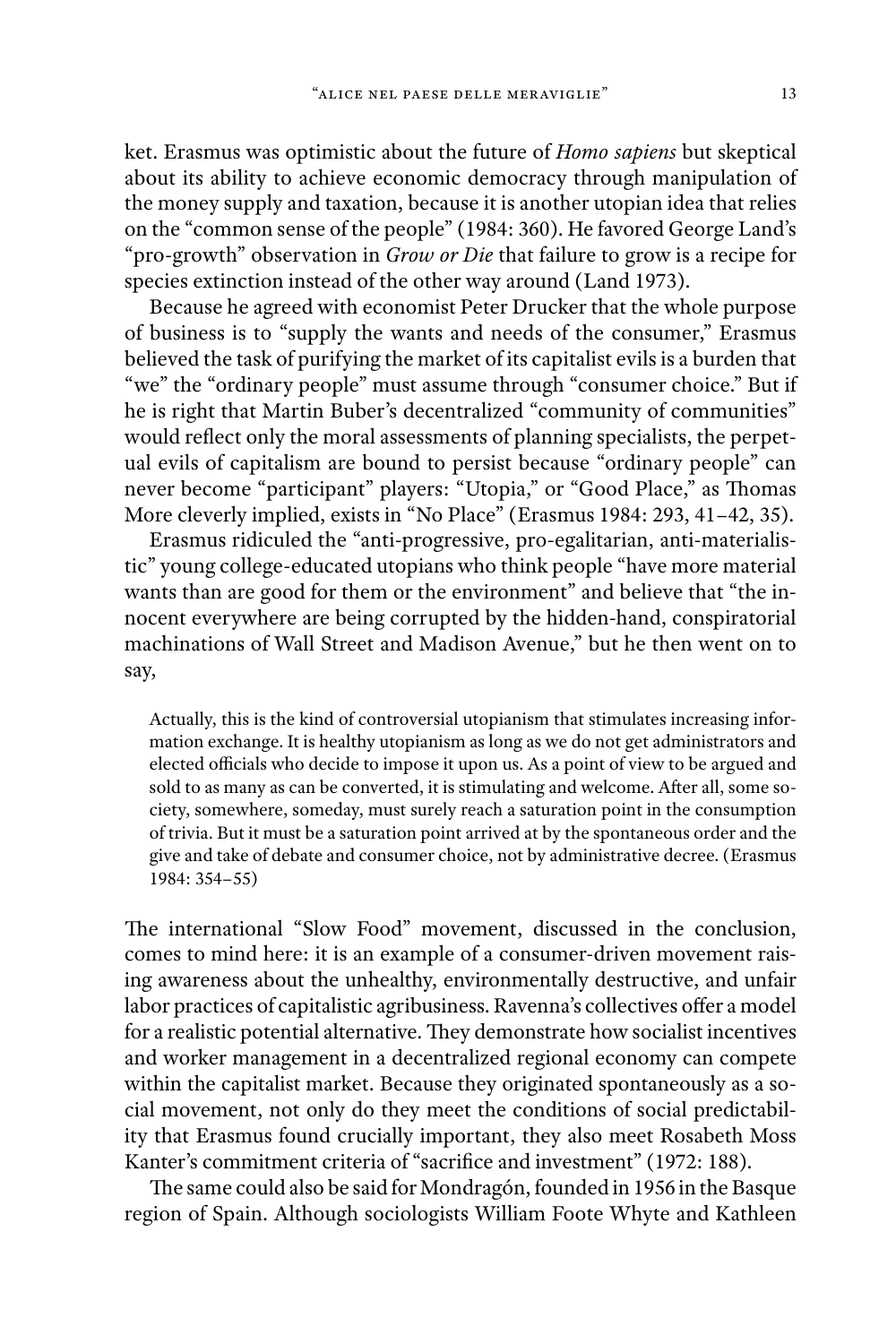King Whyte's Making Mondragon: The Growth and Dynamics of the Worker *Cooperative Complex* was not published until 1988, it is surprising that there was no mention of Mondragón (in either the 1977 or 1984 editions) in all 361 pages of Erasmus's worldwide search for examples, especially since Erasmus was fluent in Spanish. The Mondragón labor cooperatives are the closest in terms of type of organization to those in Ravenna, but the major difference, which was the reason Sharryn Kasmir titled her book The Myth *of Mondragón,* is the rejection of the type of class-based political and union social movements upon which the Ravenna collectives were based. The cooperatives of Mondragón were founded "as an entrepreneurial alternative to working class activism and socialism" (Kasmir 1996: 195).

In Erasmus's careful analysis of the conditions for success of communalism, he did allow for the possibility that modern-day utopian experiments could succeed. They might be successful if, as Charles Nordhoff concluded, they could be "of one mind upon some question which to them shall appear as important as to take the place of religion" (Erasmus 1984: 136). Were it not for the pro-growth versus limits-to-growth issue, Erasmus may very well have aligned himself with anarchist Josiah Warren, who wrote critically of both capitalism and communalism but continued to hope for success of the latter (Brown 2002: 155–56).

Erasmus knew about the existence of the Ravenna collectives, recognized their uniqueness, and sent me to study them. If he knew more about them, I believe he would have celebrated their success as a voluntary, "participant-player"-driven, nongovernmental, democratic, bottom-up response to limited jobs in the area—and perhaps even as a model applicable to future problems if the limits-to-growth advocates turned out to be right.

#### **ECONOMICS DOES NOT HAVE TO BE A "DISMAL SCIENCE" ECONOMICS DOES NOT HAVE TO BE A "DISMAL SCIENCE"**

Harvard economist Stephen A. Marglin, in *The Dismal Science: How Thinking Like an Economist Undermines Community* (2008), questions the assumption of the self-interested individual upon which the field of economics is based. He says it is a reflection of Western culture and history and that Western economists see the world in a way that "makes community invisible, ignoring "mutual dependence." Although it has been said, by no less than socialist economist Robert Heilbroner, that "the contest between capitalism and socialism is over: capitalism has won. . . . Capitalism organizes the material affairs of humankind more satisfactorily than socialism" (1989: 98), this does not mean that socialism somehow goes against "human nature." In Marglin's 1974 article "What Do Bosses Do?," which led to him becoming one of the youngest professors ever to be granted tenure at Harvard, he contends that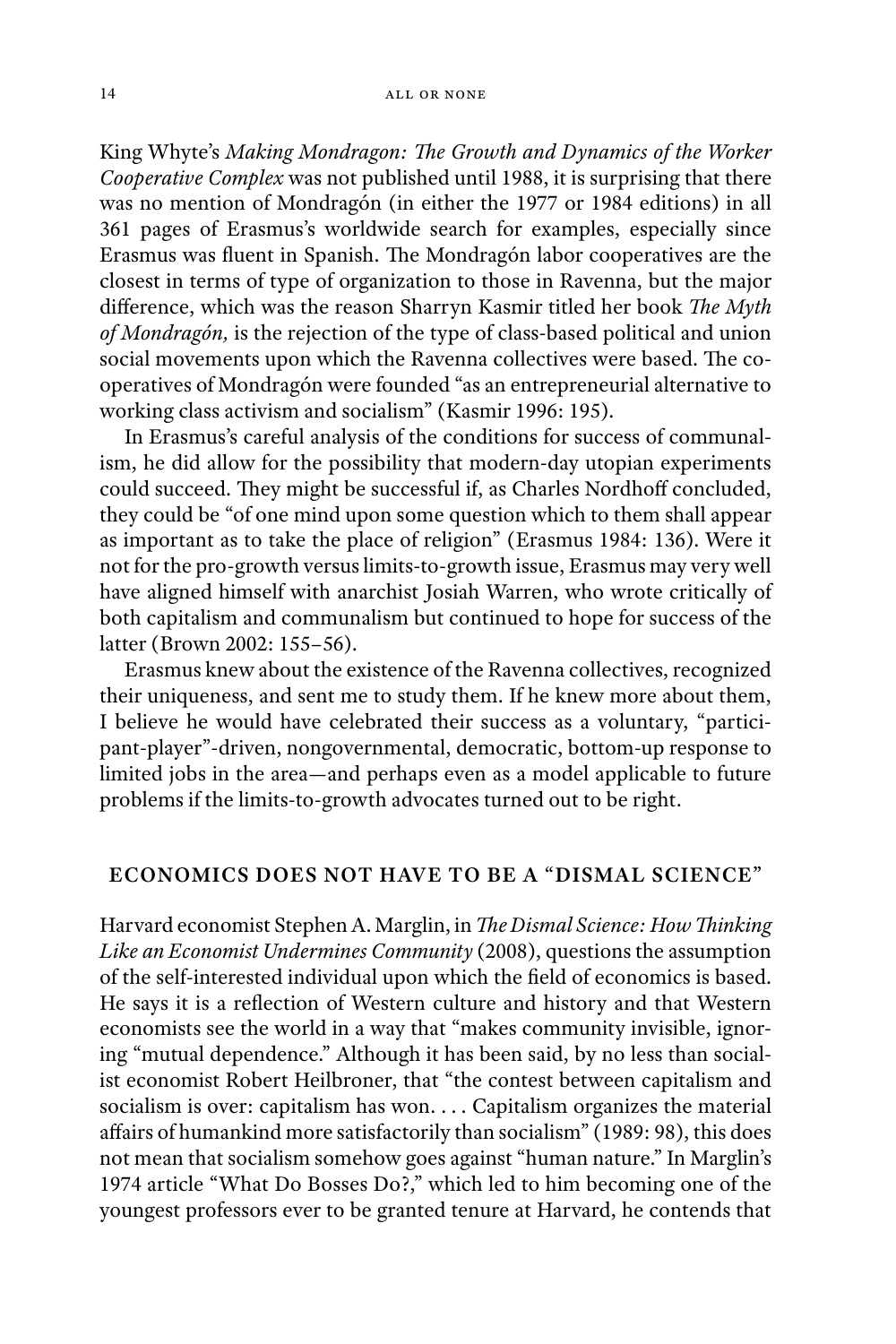"the capitalist organization of work came into existence not because of superior efficiency but in consequence of the rent-seeking [unfair advantage] activities of the capitalist" (2008: 154).

The startling thing about behaviorist, non-cooperative "conclusions" regarding the individualistic nature of human behavior is that they seem to ignore or belie most of the actual experience of the human species on this planet. A case can be made that within family, band, clan, and tribe, either by cultural design or necessity, man, woman, and child have cooperated in a nearly total sense for most of human and semi-human existence. This total cooperation was apparently based on shared value systems and on the concept that private property, as we perceive it, did not exist. The land, the bounty of hunt and collection were shared equally by all as a birthright. And the development of the capitalist "game" of competitive consumption, which Erasmus says engaged the masses and led to economic development, is separate from the game of acquiring productive property (capital). That is a game played only by a small elite (Erasmus 1984: 79). In Mondragón, Sharryn Kasmir found that "property ownership is not important to members." She also "found a similar situation among women workers studied in Fall River, Massachusetts" (1996: 197).

To blame human nature for the supposed failure of worker management—our inability to provision the collective good, protect the environment, or achieve economic justice—is the equivalent of "taking the modern American bourgeois and placing him into a mythical 'beginning of history'" (Blunden 2003: 12). Instead of this, we have to realize that all economies are "culturally embedded" (Granovetter 1985: 482). According to Stephen Gudeman, the very idea of *Homo economicus* (Robinson Crusoe or "Mr. Rational Chooser") is a cultural myth that came into being to mitigate uncertainty in trade relationships. Fundamental human sentiments of "love, desire, and human sociality do not matter for they are not required in this explanation of behavior and would disrupt its predictability." He concludes that this is nothing more than a "modernist assumption" that "asserts the presence of a timeless human core while denying its local fabrication by humans" (2006:  $21-22$ ). Gudeman is not alone. The universality of competitive rivalry is also unsupported by game theorists (Ross 2014); and the field of institutional economics now recognizes that actors are rational not only when they pursue personal self-interest but also "when they promote the interests of kin, kith, group, and firm" (Blim 2000: 29). According to John Bodley, "All people are driven by a human nature that seeks domestic security and the future welfare of one's children," but he clarifies this by adding that

the driving force behind global environmental change is the natural human desire to improve the material security of their households under cultural conditions of eco-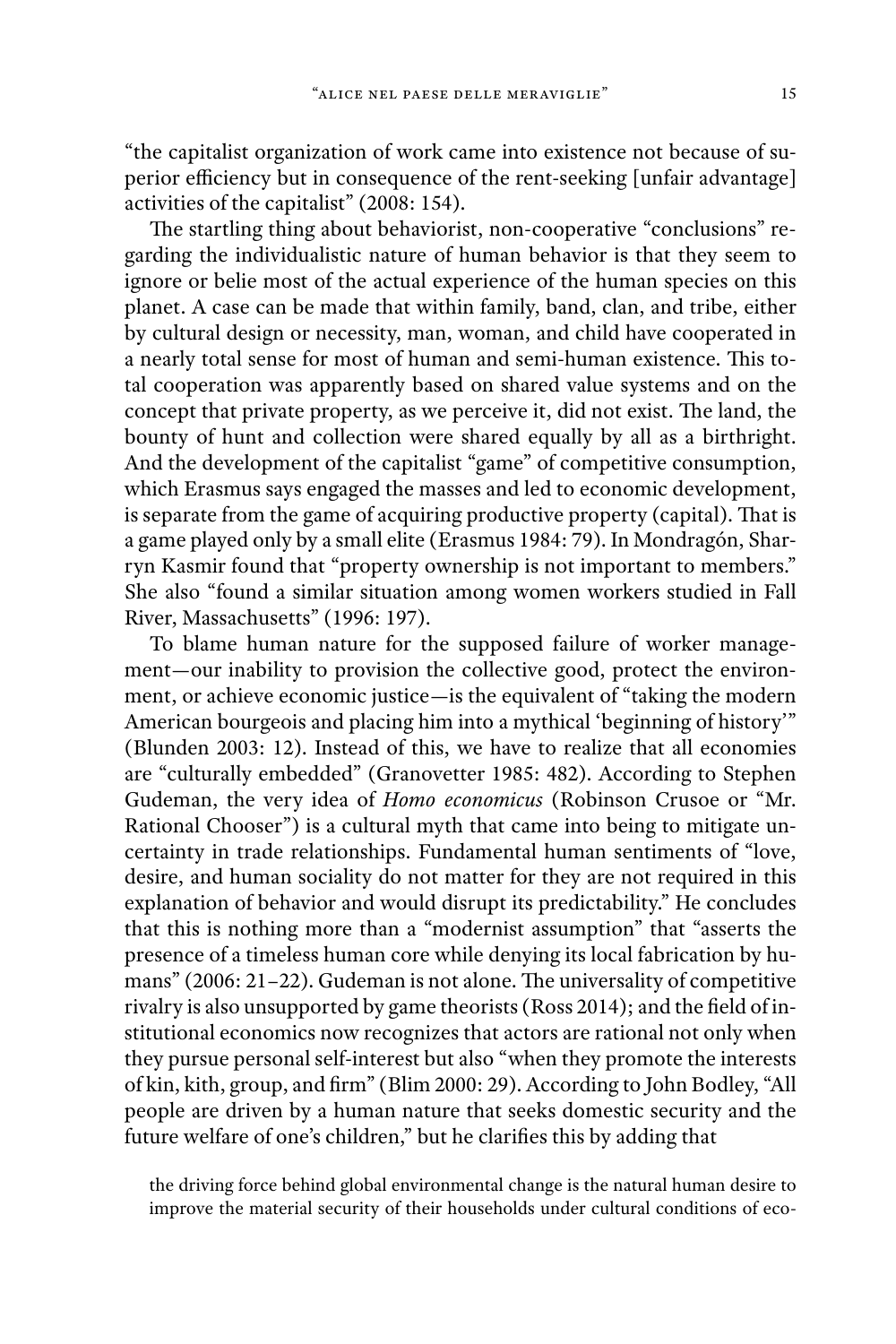nomic scarcity produced by inequality and competitive striving. The important point is that economic scarcity and environmental problems are produced culturally by social inequality, they are not natural conditions. (2002: 2, 4)

Erasmus's rationale for unapologetically celebrating the presence of individual competitive striving was what it accomplished in the elevation of living standards in many parts of the world. To him, the universal human incentive that drives people to work harder, instead of looking for a "free ride," is obtaining goods for private consumption. Yet he is no apologist for capitalism. He is aware of the argument that "all the good things of our age have been bequeathed to us by the peoples of the past" and that "this social fund" should be "divided equally among the heirs"; however, he still seems to think that all did not contribute equally to this fund and that hard-working individuals, only a "tiny, gifted few," bequeathed most of it (Erasmus 1984: 338). This may sound similar to Ayn Rand's "makers versus takers" notion that has resurfaced in recent political debates (1957), but it is actually more of a "nature of man" idea nowhere near as extreme as that of Yoshihiro Francis Fukuyama's "last man," who essentially "ceased to be human" without unequal recognition (1992: xxii). Erasmus's "man the play animal" simply will not work hard enough to compete with private enterprises without selective incentives.

But the Mondragón labor cooperatives in Spain, for example, *are* competitive with private enterprises. They attract visitors from all over the world (and even major US companies) who are looking for solutions to worker participation in management and ownership, job creation, and economic development. The Mondragón system (with eighty-five thousand members) is larger than, but nowhere near as old as, those in Ravenna. Italy as a whole has twenty-five thousand workers' collectives (called "cooperatives" in Italy). Although there are few English-language studies of Italian labor cooperatives, they support what Mark Lutz has to say about the Mondragón system:

What is really crucially important is the simple conclusion that we now have a living and prosperous example of an alternative to the capitalist absentee-owned corporation. Economic democracy can indeed be made to work on a rather massive scale, and no capitalist corporation seems capable of really threatening its success in the marketplace. This is the lesson from Mondragón. At the same time, it must be remembered that this new structure of an enterprise is not a panacea for the solution of all economic problems. As long as we have an international and global economy with low wage producers in China and elsewhere, it is doubtful that even the best-organized and most efficient co-op can remain competitive in the long run. (1997: 1404)

Elinor Ostrom, the first woman to receive a Nobel Prize for economics in 2009, put a nail in the coffin of the free-rider meme with the simple ob-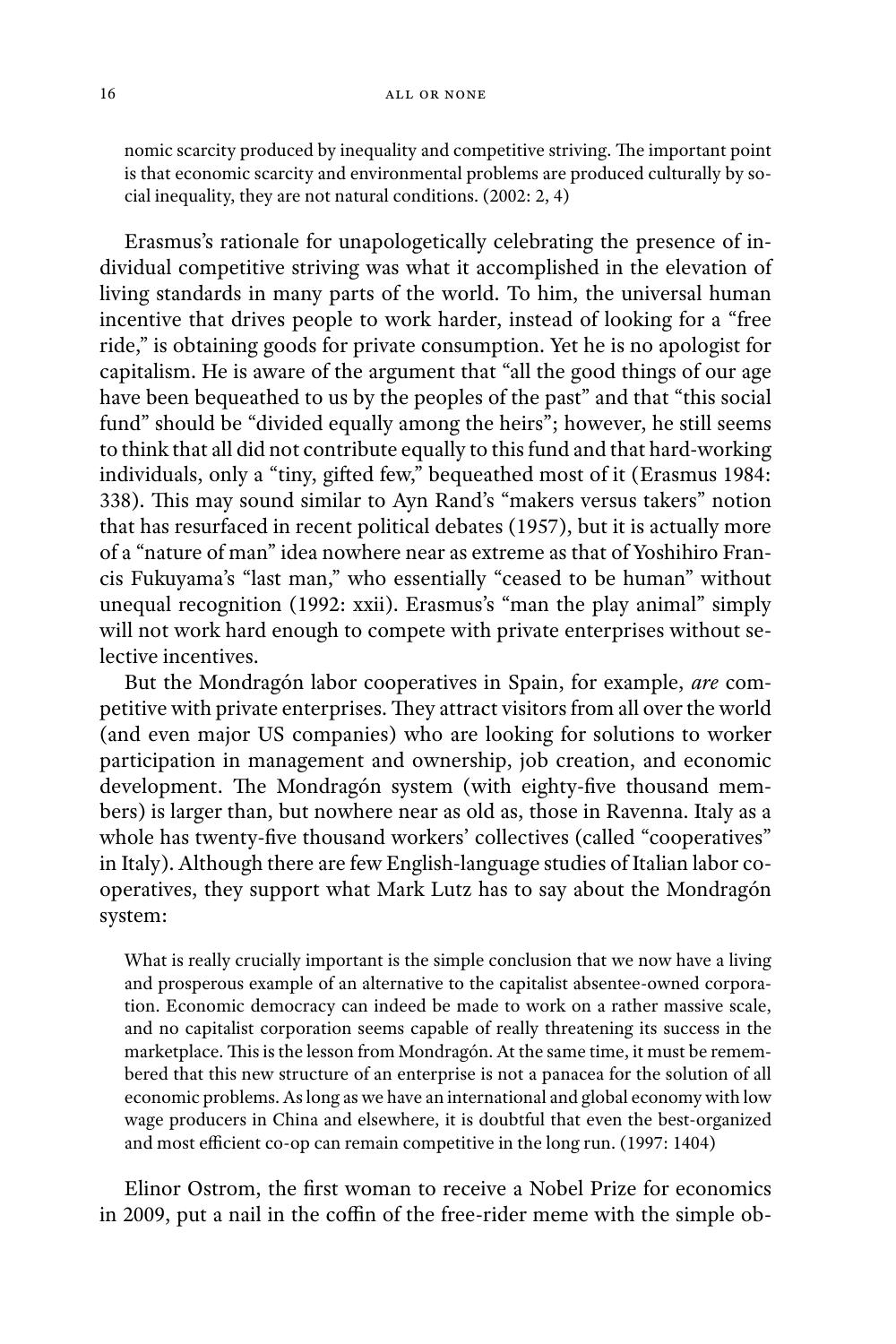servation that it "contradicts observations of everyday life. After all, many people vote, do not cheat on their taxes, and contribute effort to voluntary associations" (Ostrom 2000: 137–58). Ostrom acknowledges that people are tempted to avoid provisioning the public good, but based on her extensive studies of provisioning of police services and management of water supplies, fisheries, forestry, and development programs, she is convinced that group monitoring and sanctioning are effective and that "a society of free and responsible individuals . . . [who are] able to form voluntary associations will solve the social dilemmas they confront through various means of selfgovernance" (Ostrom, cited in Boettke 2009).

## **THE IDEA OF THE COMMONS**

Not only are Ostrom's findings helpful in trying to explain the success of economic cooperation in a Western capitalist country, the extent to which her findings threaten deeply ingrained ideas in our own culture illuminates and underscores the significance of the theoretical issues raised herein. For example, Walter E. Block of Loyola University is not pleased, to put it mildly, that Ostrom won a Nobel Prize in economics. He says that Ostrom's *Govern*ing the Commons: The Evolution of Institutions for Collective Action is "an evil book . . . because it contains a nasty, vicious attack on private property rights, the lynchpin of a civilized order." He adds that "anything that weakens private property rights promotes barbarism." Block maintains that there should be no difference between large private conglomerates and democratic labor-based groups voluntarily monitoring common resources because both are "partnerships" that exert control over resources and do not allow access to outsiders. His ultimate insult is that if Ostrom had written about partnerships, she would have been just a "middling sociologist" (Block 2011: 1, 3, 8).

Even Erasmus doesn't approve, in theory, of the inheritance of productive resources such as land. This is because ownership of productive resources is not necessary to the competitive game of increasing personal property for consumption. He says, "I am inclined to agree with John Stuart Mill and H.G. Wells that '... non-moveable' wealth as land and natural resources should be owned by all the members of society and should be exploited for the benefit of all by those best qualified to do so" (1984: 356).

The great Henry George (1839-97), who was a contemporary of (and almost as popular as) Mark Twain, came to the same conclusion about the inheritance of productive property for reasons based on history and morality. George is known for the idea that everyone should own the products of their labor, but that everything found in nature, most importantly land, belongs equally to all of humanity. The land theory of value he advanced so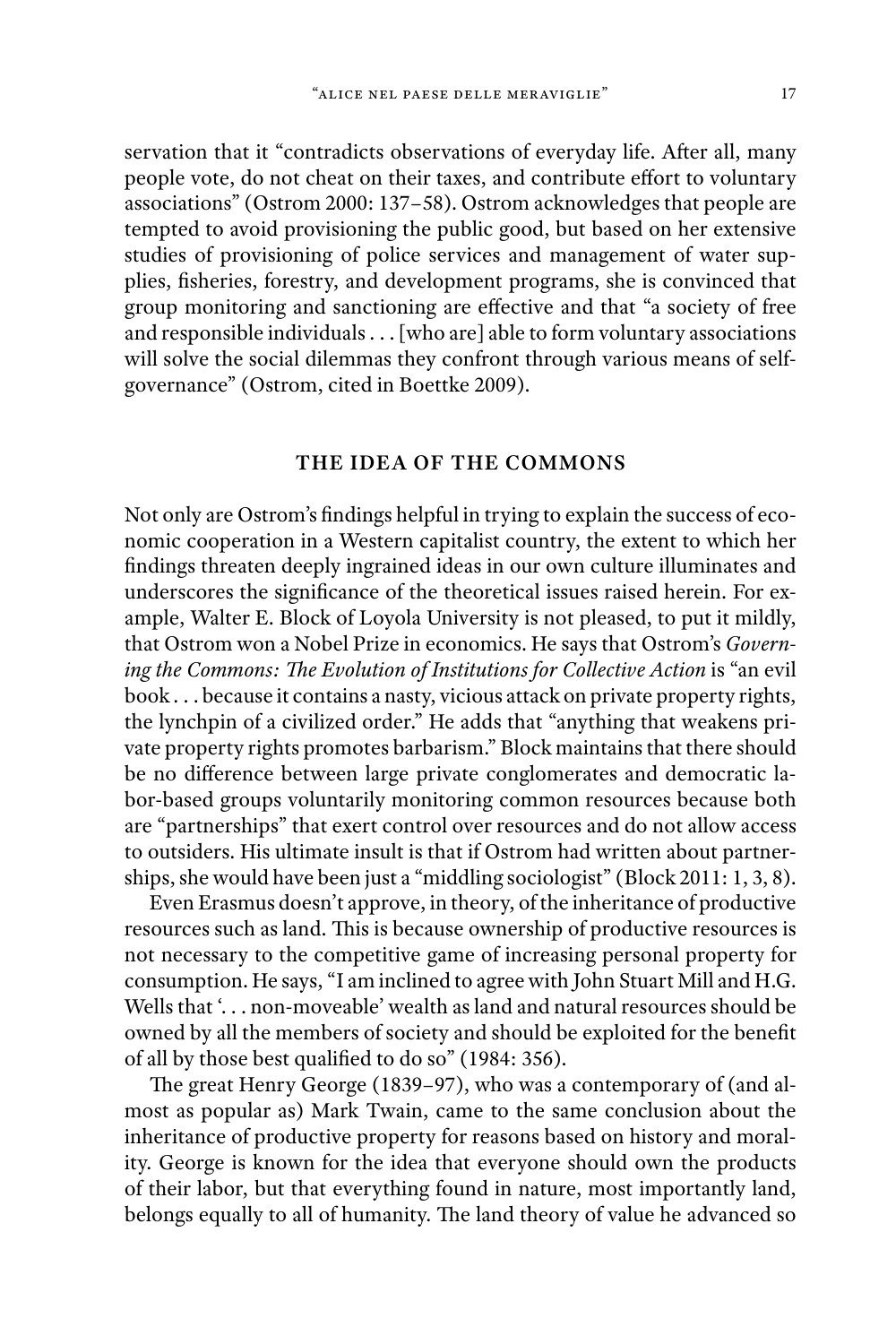eloquently is that "the ownership of land is the great fundamental fact which ultimately determines the social, political, and consequently the intellectual and moral conditions of a people." "Turning back," he said, to "wherever there is light to guide us," we see everywhere that "all peoples have recognized the common ownership in land, and that private property in land is an usurpation, a creation of force and fraud." As an example,

The white settlers of New Zealand found themselves unable to get from the Maoris what the latter considered a complete title to land, because, although a whole tribe might have consented to a sale, they would still claim with every new child born among them an additional payment on the ground that they had parted with only their own rights, and could not sell those of the unborn. (George 1926: bk. 7, ch. 2, n. 47)

George could very easily have found inspiration for his beliefs in the British *Magna Carta,* which led to the limiting of the powers of kings and included both "The Great Charter" and a "Charter of the Forest." According to Noam Chomsky, early common-law scholar Sir William Blackstone found it difficult to produce the first edition because it had been "gnawn by rats." Chomsky cites Peter Linebaugh's *The Magna Carta Manifesto: Liberty and Commons for All,* which describes the current gnawing away of restraints against tyranny; Chomsky focuses on the companion "Charter of the Forest," which

demanded protection of the commons from external power. The commons were the source of sustenance for the general population: their fuel, their food, and their construction materials, whatever was essential for life. The forest was no primitive wilderness. It had been carefully developed over generations, maintained in common, its riches available to all, and preserved for future generations—practices found today primarily in traditional societies that are under threat throughout the world. (Linebaugh, cited in Chomsky 2012)

The Charter of the Forest imposed limits to privatization. The Robin Hood myths capture the essence of its concerns (and it is not too surprising that the popular TV series of the 1950s, *The Adventures of Robin Hood*, was written anonymously by Hollywood screenwriters blacklisted for leftist convictions). By the seventeenth century, however, this charter had fallen victim to the rise of the commodity economy and capitalist practice and morality (Chomsky 2012). By 1792, James Madison had enshrined into the US Constitution the idea that "[g]overnment is instituted to protect property of every sort..." (1792: vol. 1, ch. 16).

Anthropological literature abounds with descriptions of land tenure based on use (Herskovits 1952). It is well known that in Africa and North America the indigenous inhabitants unwittingly relinquished title to white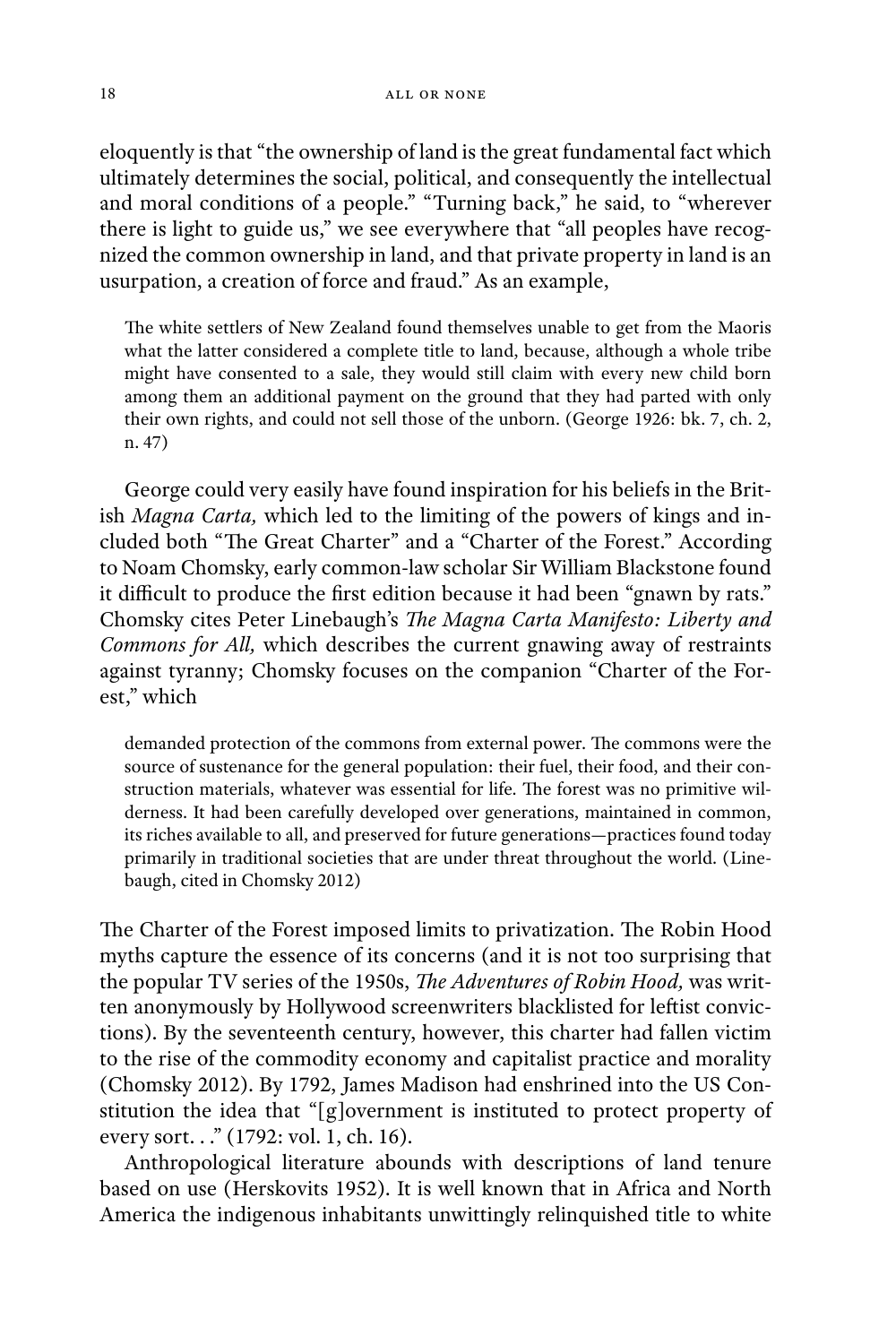men who arrived with cultural concepts of property incomprehensible to native value systems. Shawnee chief Tecumseh said, "No tribe has the right to sell, even to each other, much less to strangers. . . . Sell a country! Why not sell the air, the great sea, as well as the earth? Didn't the Great Spirit make them all for the use of his children?" (Tecumseh n.d.).

Marc Bloch recognizes that, even in Europe, there were "strict laws forbidding men to enclose their patrimony." He says that "prohibition of enclosure, communal grazing on the stubble and compulsory crop rotation were all so strongly felt to be 'laws' that when the great agricultural transformations of the late eighteenth century made their suppression unavoidable, it took an entirely new code to replace them." Bloch explains the transition from communal to individual use of the land as a result of technological innovations in agricultural production, but he still feels (while offering no proof or specifics) that the real explanation for it lies in a "thousand and one subtleties of human behavior" (1966: 44, 55). Unenclosed pastures, including "New Forest" near London, still exist and are managed cooperatively.

The truth is that the radical idea of collective ownership of land in modern market-mentality economies is neither impractical nor implausible. French mathematical economist Léon Walras studied cooperatives as a business form in 1895. He favored nationalization of land and declared that "either society destroys pauperism or pauperism will destroy society" (Battilani and Schröter 2012: 85). Even today, in Southern Italy, land was recently confiscated by the government from the Mafia and given to agricultural collectives to provide jobs in a poverty-stricken area and to establish a brand name for agricultural products that will underscore an anti-crime message (Rakopoulos 2017).

The modern cooperative movement, which "began primarily as a response to industrial capitalism . . . to provide greater security and equity to those whose lives were being shaped and reshaped by powerful economic changes," was not just another utopian pipe dream (Battilani and Schröter 2012: 2, 5). Workers' collectives were formed in France in 1834, and Germany's cooperative movement "was enormous—the largest social movement in the history of Germany, at least before the 1920s" (Fairbairn 1994: 1215). Even among Anglo-Americans in the United States, there is a tradition of cooperation that dates back to the Pilgrims, who held property in common for the short term in order to realize a profit sooner (Zernike 2010). Jessica Gordon Nembhard's Collective Courage: A History of African American Co*operative Economic Thought and Practice* concludes that African Americans and other low-income people have obtained significant benefits from cooperative ownership and social entrepreneurship (2014). As will be seen, the Ravenna collectives managed to take back swamps and other land that had been illegitimately removed from the commons. Because the population of